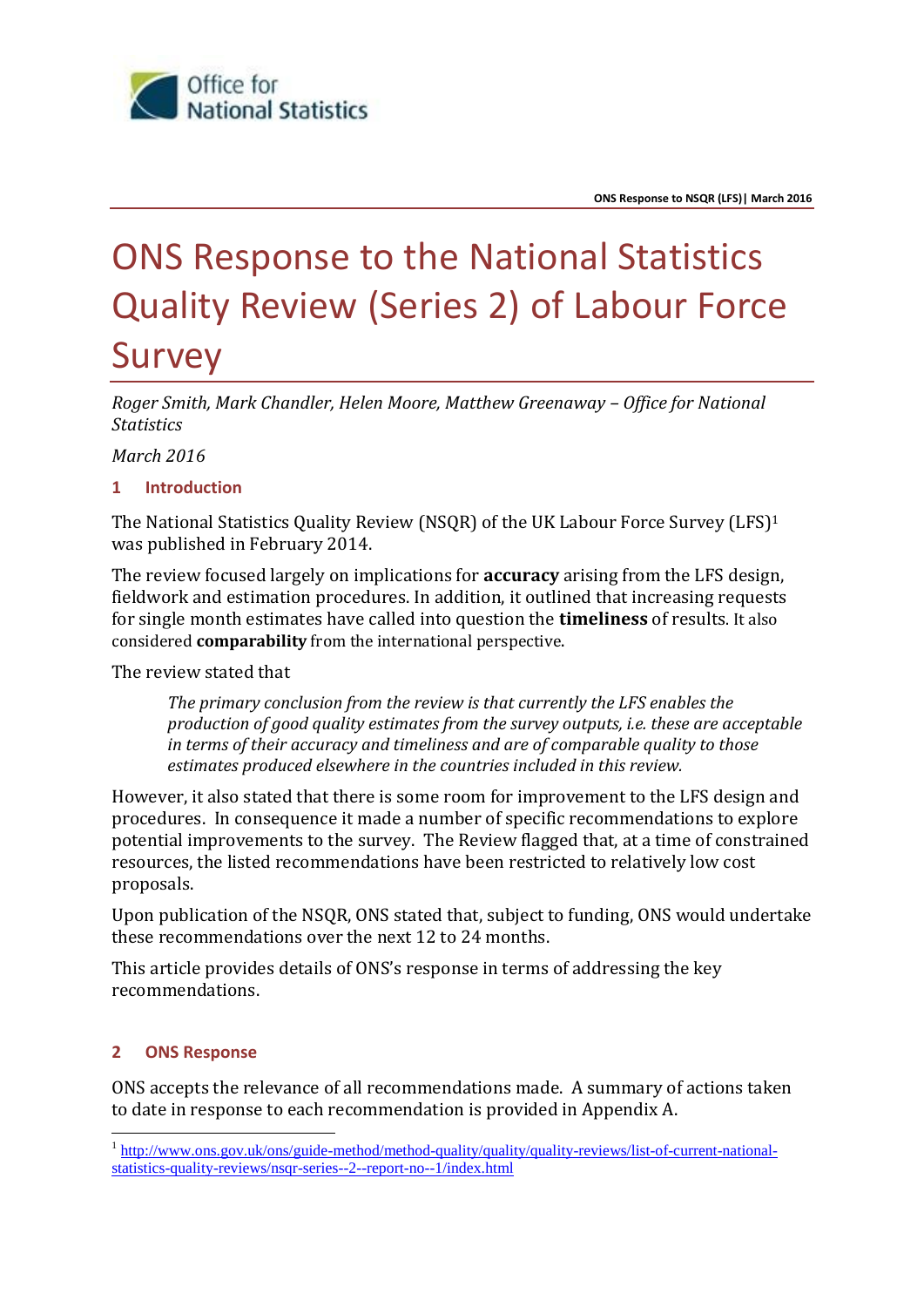## **3 Summary**

Annex A details the actions taken by ONS to address the NSQR recommendations for exploring potential improvements to the survey. These steps have, we believe, provided some benefits to data users, for example via improvement to meta data and making more data available.

However, declining response rates - which the NSQR references as a driver for the review - have not been halted. Indeed, by July-September 2015 the wave 1 response rate had fallen to 55.5%, compared with 58.9% in the same quarter in 2013.

All (with the exception of recommendation 4) of the recommendations of the Review have either been addressed or are incorporated into other projects and further developments and outcomes will be reported as part of those projects.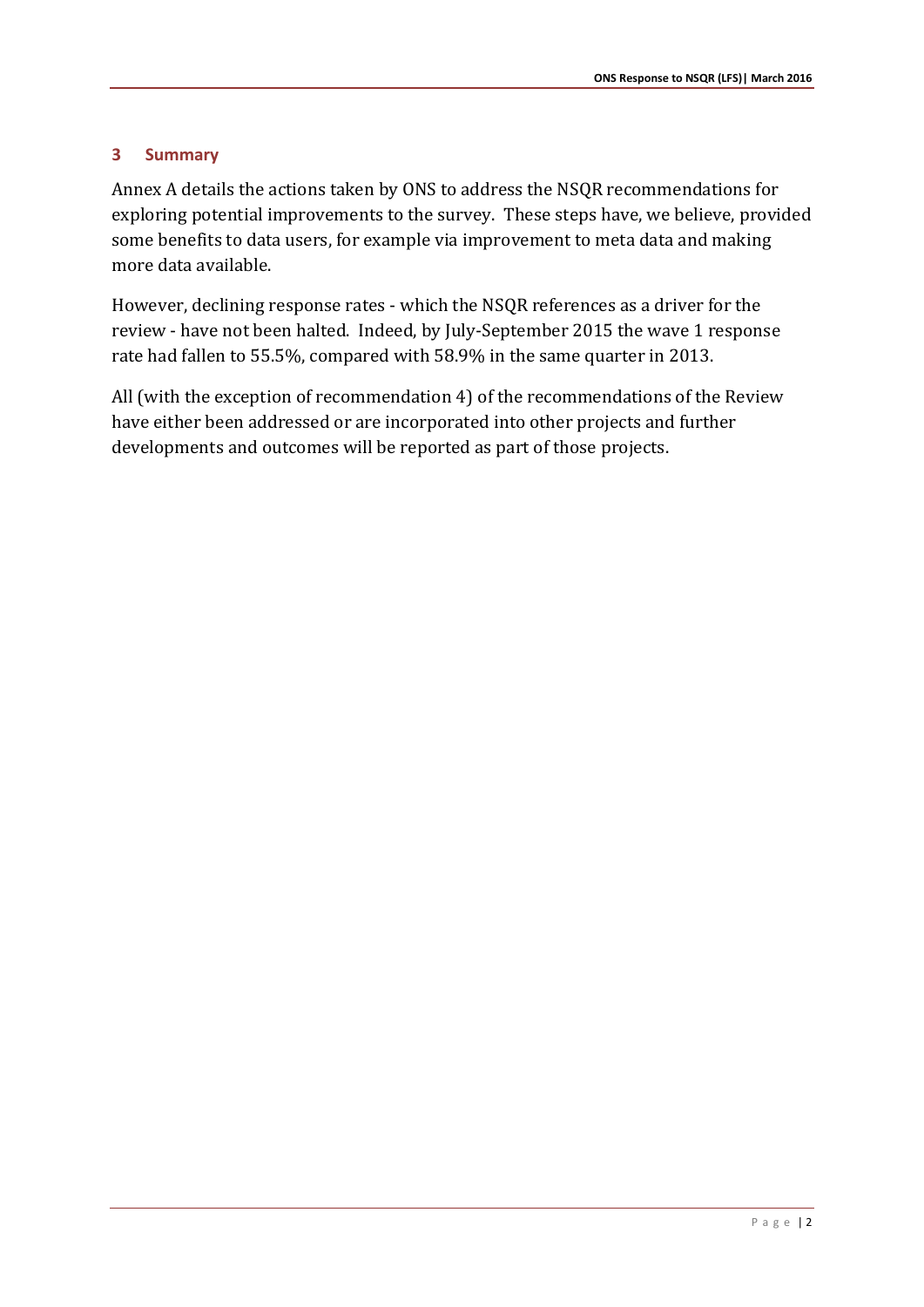| Annex A - Response to each recommendation |                                                                                                                         |                                                                                                                                                                                                                                                                                                                                                                                                                                                                                                                                                                                                                                                                                                                                                                                                                                                                                                                                                                                                                                                                                                                                                                                                                                                                                                           |
|-------------------------------------------|-------------------------------------------------------------------------------------------------------------------------|-----------------------------------------------------------------------------------------------------------------------------------------------------------------------------------------------------------------------------------------------------------------------------------------------------------------------------------------------------------------------------------------------------------------------------------------------------------------------------------------------------------------------------------------------------------------------------------------------------------------------------------------------------------------------------------------------------------------------------------------------------------------------------------------------------------------------------------------------------------------------------------------------------------------------------------------------------------------------------------------------------------------------------------------------------------------------------------------------------------------------------------------------------------------------------------------------------------------------------------------------------------------------------------------------------------|
|                                           | Recommendation                                                                                                          | ONS response to recommendation                                                                                                                                                                                                                                                                                                                                                                                                                                                                                                                                                                                                                                                                                                                                                                                                                                                                                                                                                                                                                                                                                                                                                                                                                                                                            |
|                                           | (abbreviated - full wording can<br>be seen in NSQR report, pages<br>$10-12)$                                            |                                                                                                                                                                                                                                                                                                                                                                                                                                                                                                                                                                                                                                                                                                                                                                                                                                                                                                                                                                                                                                                                                                                                                                                                                                                                                                           |
| $\overline{1}$                            | Allocate dedicated resource to<br>continuous quality improvement<br>on LFS.                                             | Examples of resource allocated to continuous quality improvement are as follows:<br>From a response rate perspective: a Local Area Response Project team has been set up to a)<br>research fieldwork patterns and b) develop action plans, in Interview Areas where response<br>rates have fallen most since 2011.<br>From a questionnaire perspective: ONS has implemented workshops aiming to identify<br>questions for removal, such that questionnaire focus can be kept relevant whilst not<br>increasing its length. Further, ONS has worked with BIS to initiate a review of LFS Education<br>questions.<br>From the perspective of providing data to meet user needs: ONS will conduct an LFS<br>reweighting process each year, to utilise the most up to date population estimates and<br>projections. Further, ONS has put in place regular production of longitudinal datasets<br>based on APS data, to supplement LFS longitudinal data. Data from Eurostat Ad Hoc<br>Modules is now available to government users on the main APS files.<br>From the perspective of support for data users: In 2015, in addition to providing updated<br>LFS user guides 2, 3, 4 and 6, resource was allocated to publishing a new User guide 10<br>'Analysis of data collected by the Labour Force Survey'. |
| 2                                         | Ensure LFS representation/<br>liaison with ONS projects whose<br>outcomes have major<br>implications for design of LFS. | ONS is represented on Eurostat task forces, for example those considering the proposed<br>introduction of household income questions and the 2018 Ad hoc Module. For the former<br>task force, research was conducted by ONS recommending that household income not be<br>included in LFS; this recommendation was implemented by Eurostat.                                                                                                                                                                                                                                                                                                                                                                                                                                                                                                                                                                                                                                                                                                                                                                                                                                                                                                                                                               |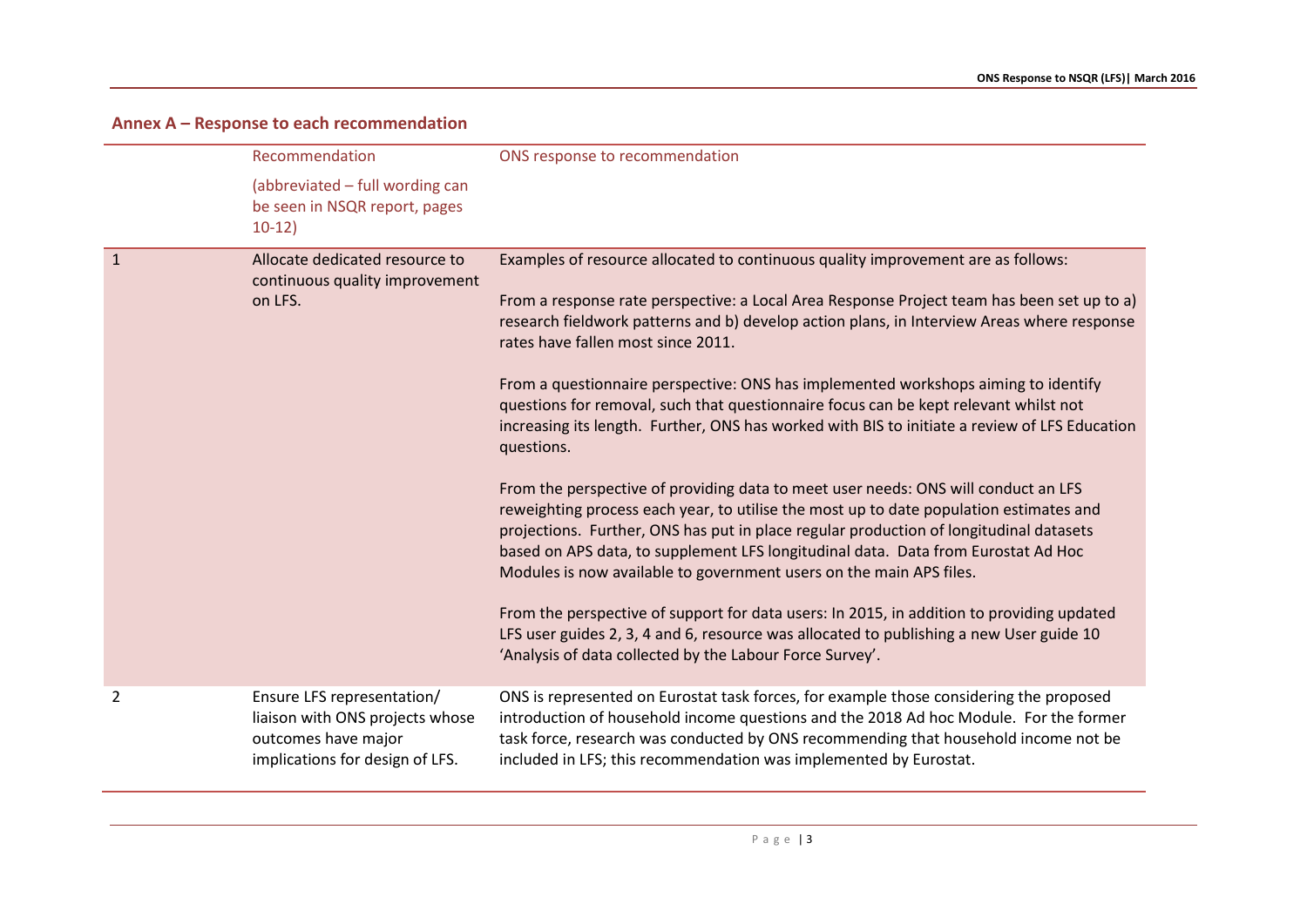|   | Recommendation                                                                       | ONS response to recommendation                                                                                                                                                                                                                                                                                                                                                                                                                                           |
|---|--------------------------------------------------------------------------------------|--------------------------------------------------------------------------------------------------------------------------------------------------------------------------------------------------------------------------------------------------------------------------------------------------------------------------------------------------------------------------------------------------------------------------------------------------------------------------|
|   | (abbreviated - full wording can<br>be seen in NSQR report, pages<br>$10-12)$         |                                                                                                                                                                                                                                                                                                                                                                                                                                                                          |
|   |                                                                                      | ONS also participates in Eurostat's biannual Labour Market Statistics workshops and annual<br>European LFS Methodology Conference, and will host the latter in 2016. Of particular note<br>is Eurostat's draft regulation IESS (Integrated European Social Statistics), targeted for<br>introduction in 2019: ONS is actively planning and communicating necessary activities to<br>comply with IESS. It will participate in IESS Implementation Task Forces in 2016/17. |
|   |                                                                                      | Substantial liaison has taken place with ONS's Electronic Data Collection programme, and<br>going forward with Social Statistics Transformation programme, focusing on implementing<br>online data collection and utilising administrative and big data.                                                                                                                                                                                                                 |
| 3 | Retain the PAF for now, but<br>move to Address Base in future.                       | The relevance/benefit of PAF and Address Base is being considered by the ONS Address<br>Register project which has a cross government focus. LFS, in line with other ONS surveys,<br>will utilise Address Register findings to define future sample frame methodology.                                                                                                                                                                                                   |
| 4 | Discontinue sampling of NHS<br>accommodation.                                        | A project will address this work package. It has not been given highest priority to date<br>given the small number of NHS addresses in the LFS sample.                                                                                                                                                                                                                                                                                                                   |
| 5 | Explore the efficiency of<br>interviewer stint areas, with a<br>view to redesigning. | Analysis has suggested that the current interviewer areas are inefficient, as numerous<br>fieldwork demands have changed since the areas were defined. As a result, ONS is<br>conducting a project to implement a new re-stint design, in 2016 or 2017. It is anticipated<br>that future re-stinting exercises will be required, driven by developments in the area of<br>online interviewing and use of administrative data.                                            |
| 6 | Explore potential for adaptive<br>fieldwork to focus resources<br>more efficiently.  | A modelling approach has been developed (drawing on advice from ONS Methodology and<br>from Southampton University) relating to cases entering week two of data collection in<br>Telephone Operations. Domains of cases are identified and a propensity model applied to<br>prioritise cases more efficiently. A test of the approach will be implemented in 2016.                                                                                                       |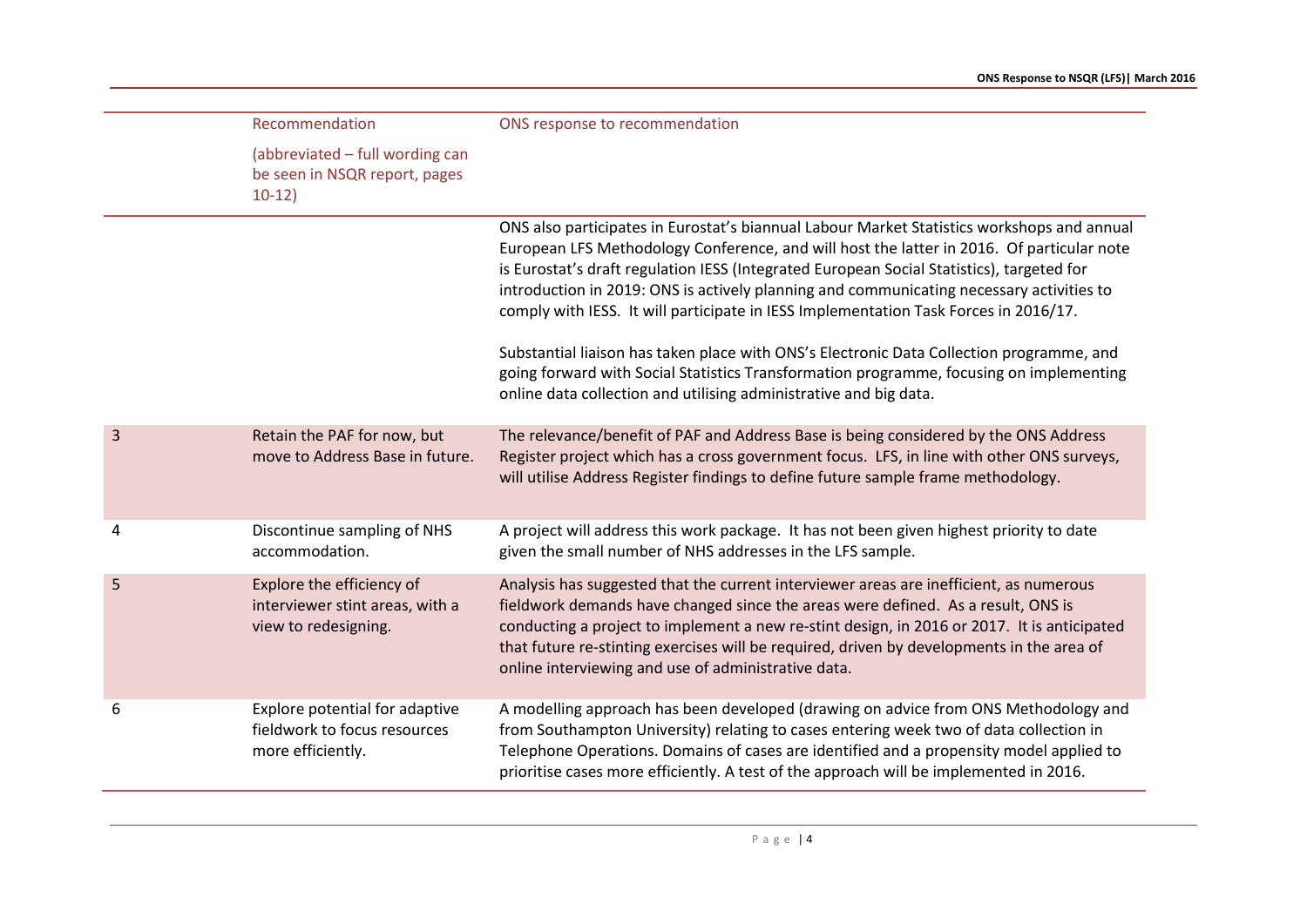|                | Recommendation                                                                                                                                                                                                  | ONS response to recommendation                                                                                                                                                                                                                                   |
|----------------|-----------------------------------------------------------------------------------------------------------------------------------------------------------------------------------------------------------------|------------------------------------------------------------------------------------------------------------------------------------------------------------------------------------------------------------------------------------------------------------------|
|                | (abbreviated - full wording can<br>be seen in NSQR report, pages<br>$10-12)$                                                                                                                                    |                                                                                                                                                                                                                                                                  |
| $\overline{7}$ | Further reduce the number of<br>Wave 1 telephone interviews.                                                                                                                                                    | The proportion of wave 1 cases handled by telephone operations was halved in 2014, to<br>approximately 10-15%. It is estimated that this helped improve wave 1 response rates by 1-<br>2%.                                                                       |
| 8              | Pursue international agreement<br>on a more standardised<br>approach to reporting response<br>and for greater clarity in<br>Eurostat publications about<br>differences in how response is<br>measured/reported. | A Eurostat Task Force presented recommendations that were proposed for testing by some<br>NSIs in 2015. The results of the testing are awaited. ONS will review outcomes and<br>consider best way forward, taking into account harmonisation with other surveys. |
| 9              | Explore ways of exploiting the<br>option to have a longer data<br>collection period.                                                                                                                            | This is being considered as part of ONS's Social Statistics Transformation programme, in<br>particular online interviewing development.                                                                                                                          |
| 10             | Explore the option of using a<br>moving reference week, in the<br>context of Electronic Data<br>Collection project                                                                                              | This will be considered as part of ONS's Social Statistics Transformation programme, in<br>particular online interviewing development.                                                                                                                           |
| 11             | Work with EDC on other issues<br>relating to reference week/field<br>period as well as effects on<br>response rate and non-response<br><b>bias</b>                                                              | This will be considered as part of ONS's Social Statistics Transformation programme, in<br>particular online interviewing development.                                                                                                                           |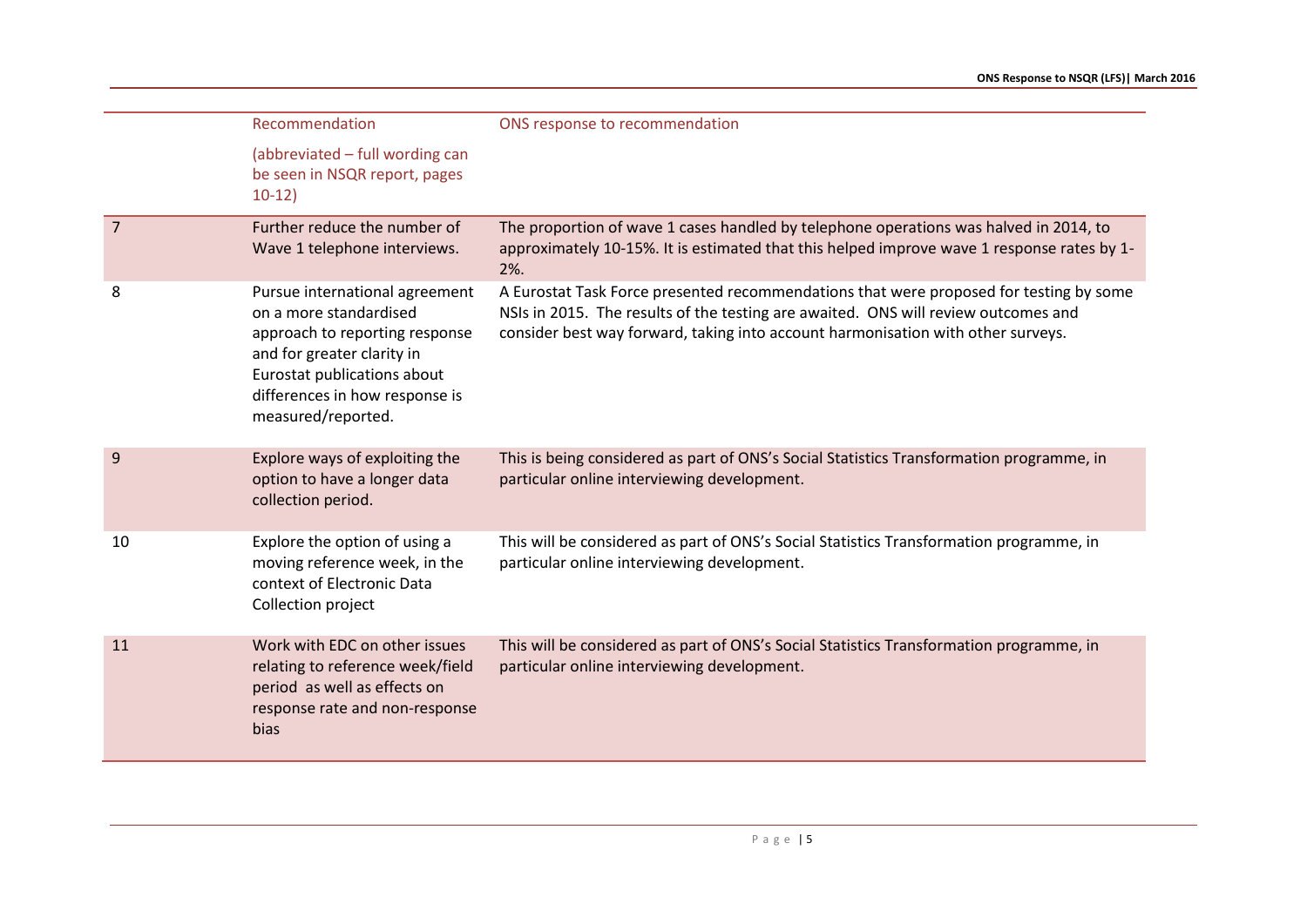|    | Recommendation                                                                                                                                | ONS response to recommendation                                                                                                                                                                                                                                                                                                                                                                                                                                                                                     |
|----|-----------------------------------------------------------------------------------------------------------------------------------------------|--------------------------------------------------------------------------------------------------------------------------------------------------------------------------------------------------------------------------------------------------------------------------------------------------------------------------------------------------------------------------------------------------------------------------------------------------------------------------------------------------------------------|
|    | (abbreviated - full wording can<br>be seen in NSQR report, pages<br>$10-12)$                                                                  |                                                                                                                                                                                                                                                                                                                                                                                                                                                                                                                    |
| 12 | The potential costs and benefits<br>of adding a sixth wave of<br>interviews into the rotation<br>design be explored                           | Analysis conducted by ONS Methodology identified that, in combination with Annual<br>Population Survey targets requirement, this approach would provide very limited cost<br>benefit, while producing some concerns relating to quality of time series data. As such, it is<br>not being progressed. However, the approach may be revisited as an aid to meeting<br>Eurostat precision targets at local level specified in Integrated European Social Statistics<br>regulation (IESS).                             |
| 13 | Ensure that annual reviews are<br>held aimed at reducing or<br>containing interview length                                                    | A workshop has been conducted every six months over the past two years, with members<br>of the LFS Steering Group. These workshops focus on use of existing questions, challenging<br>need for asking them a) at all, b) on each type of dataset and c) at the current frequency of<br>collection. The interview length has not increased since the workshops were introduced.<br>The process has been extended to include a review of Education questions on LFS, as<br>notified to wider users via StatsUserNet. |
| 14 | Assess the costs and benefits<br>associated with non-response<br>and attrition weighting and the<br>desirability of integrative<br>weighting. | Analysis has been conducted focusing on the impact of attrition on estimates, with an<br>associated paper planned for publication in ONS Survey Methodology Bulletin. This analysis<br>is to be reviewed and decisions to be taken regarding implementation of recommendations.                                                                                                                                                                                                                                    |
| 15 | Assess the feasibility of adding<br>APS boost samples to main LFS<br>estimates.                                                               | Initial analysis conducted in 2015 will be considered further with particular reference to<br>meeting IESS precision requirements.                                                                                                                                                                                                                                                                                                                                                                                 |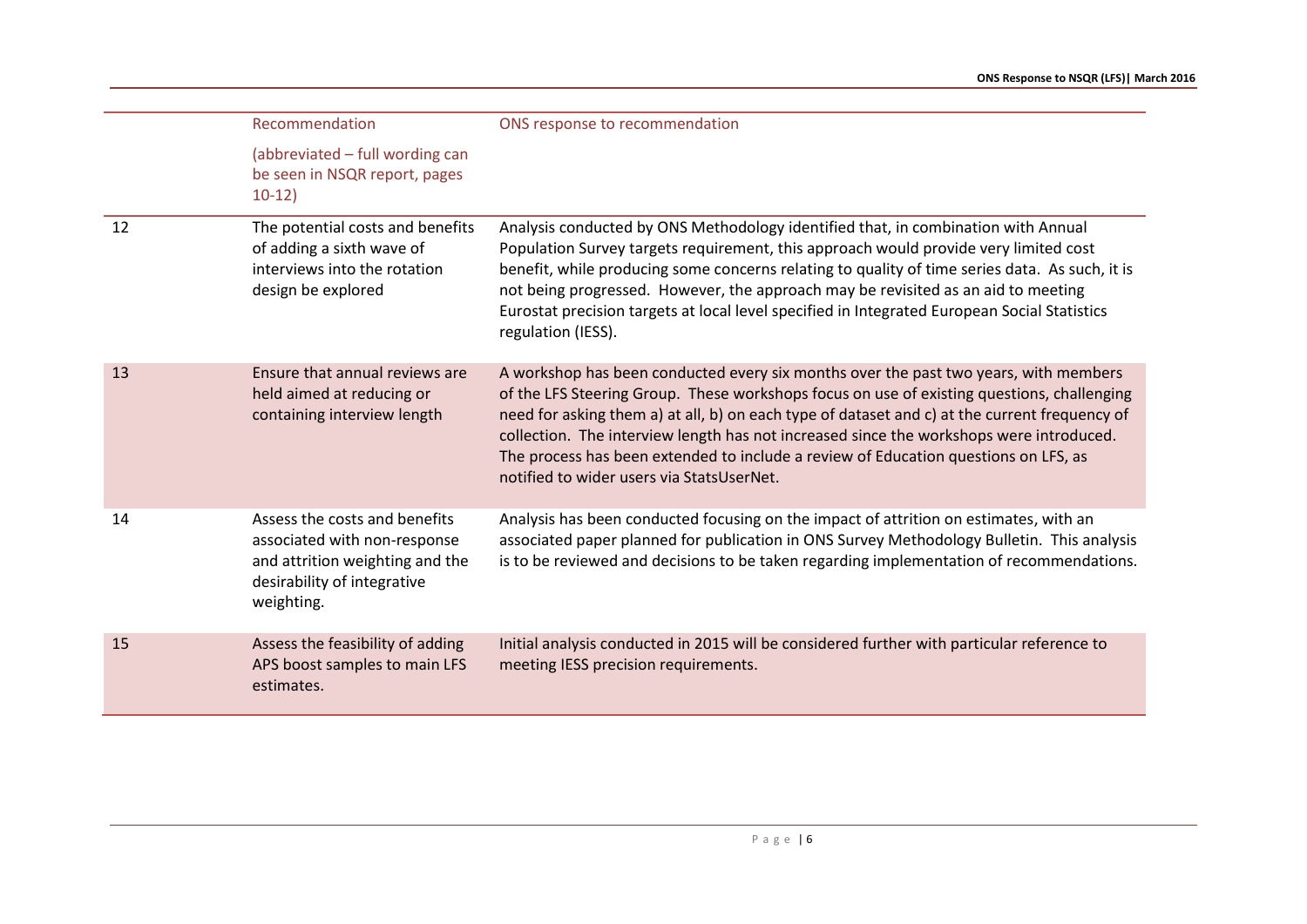|    | Recommendation                                                                                                        | ONS response to recommendation                                                                                                                                                                                                                                                                                                                                                                                                                                                          |
|----|-----------------------------------------------------------------------------------------------------------------------|-----------------------------------------------------------------------------------------------------------------------------------------------------------------------------------------------------------------------------------------------------------------------------------------------------------------------------------------------------------------------------------------------------------------------------------------------------------------------------------------|
|    | (abbreviated - full wording can<br>be seen in NSQR report, pages<br>$10-12)$                                          |                                                                                                                                                                                                                                                                                                                                                                                                                                                                                         |
| 16 | Assess more fully the process of<br>attrition, its consequences for<br>LFS estimates; and promote<br>sample retention | Consequences of attrition are addressed against point 14, above. Attrition will be<br>considered in more detail as part of Social Statistics Transformation.                                                                                                                                                                                                                                                                                                                            |
| 17 | Develop a new monthly<br>weighting methodology based<br>on that used for quarterly<br>estimates.                      | This work was carried out successfully as part of the project to develop the State Space<br>Modelling approach (point 24)                                                                                                                                                                                                                                                                                                                                                               |
| 18 | Investigate opportunities for re-<br>weighting the longitudinal flow<br>estimates                                     | A paper was published with findings, in Survey Methodology Bulletin, Autumn 2015, which<br>concluded that the current methodology is appropriate and will be retained.<br>http://www.ons.gov.uk/ons/guide-method/method-quality/survey-methodology-<br>bulletin/index.html<br>Following this review, more detailed flows statistics have begun to be published on a<br>quarterly basis. These include estimates of job to job flows and flows between different<br>occupational groups. |
| 19 | Continue to produce rolling<br>quarterly estimates as the<br>preferred monthly headline<br>indicator                  | In place, unchanged.                                                                                                                                                                                                                                                                                                                                                                                                                                                                    |
| 20 | Apply minor modifications to the<br>seasonal adjustment of single<br>month estimates                                  | Completed - Series have been reviewed and seasonal adjustment has been improved.<br>Wave data was previously using rolled forward seasonal factors but is now fully seasonally<br>adjusted every month.                                                                                                                                                                                                                                                                                 |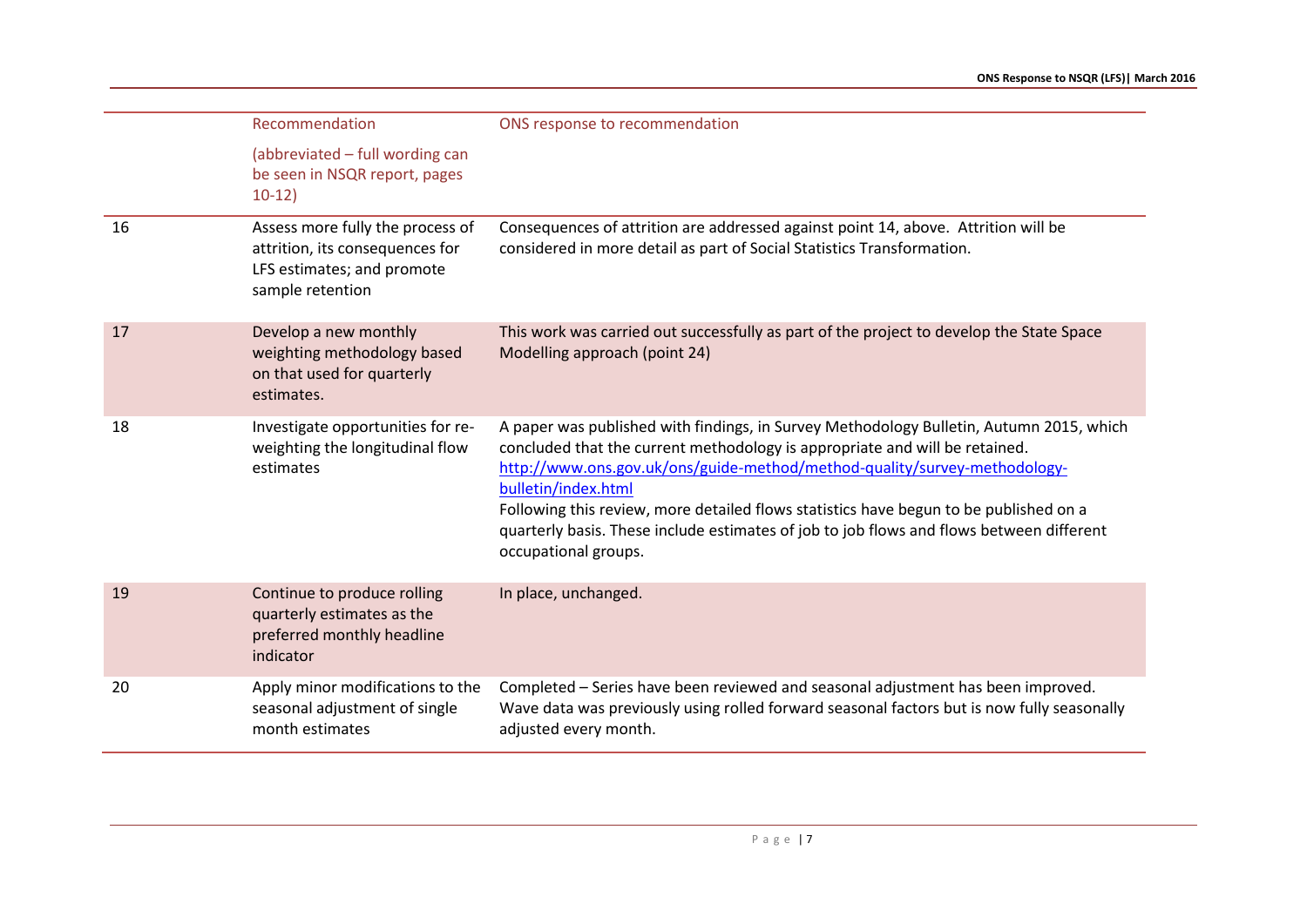|    | Recommendation                                                                                                                                             | ONS response to recommendation                                                                                                                                                                                                                                                                                                                                                                                                                                                                                                                                                                                                                                                                                                                                                                                                         |
|----|------------------------------------------------------------------------------------------------------------------------------------------------------------|----------------------------------------------------------------------------------------------------------------------------------------------------------------------------------------------------------------------------------------------------------------------------------------------------------------------------------------------------------------------------------------------------------------------------------------------------------------------------------------------------------------------------------------------------------------------------------------------------------------------------------------------------------------------------------------------------------------------------------------------------------------------------------------------------------------------------------------|
|    | (abbreviated - full wording can<br>be seen in NSQR report, pages<br>$10-12)$                                                                               |                                                                                                                                                                                                                                                                                                                                                                                                                                                                                                                                                                                                                                                                                                                                                                                                                                        |
| 21 | Continue with current single<br>month estimates benchmarking<br>method                                                                                     | In place - continuing as usual until State Space Modelling approach is introduced.                                                                                                                                                                                                                                                                                                                                                                                                                                                                                                                                                                                                                                                                                                                                                     |
| 22 | Commence regular production<br>of estimates of sampling<br>variability at earliest opportunity                                                             | Not to be developed given progress against point 24                                                                                                                                                                                                                                                                                                                                                                                                                                                                                                                                                                                                                                                                                                                                                                                    |
| 23 | Improve metadata for single<br>month estimates                                                                                                             | From January 2016, wave analysis has been published alongside single month estimates<br>with clearer series descriptions.                                                                                                                                                                                                                                                                                                                                                                                                                                                                                                                                                                                                                                                                                                              |
| 24 | Continue the existing project to<br>develop state space models, but<br>with higher priority                                                                | A prototype state space model has been developed that produces single month estimates<br>of unemployment, employment and inactivity from quarterly LFS microdata. In short the<br>estimates represent time series with the identifiable survey design effects removed. The<br>methodology has undergone initial peer review and is sufficiently developed to enable the<br>monthly publication of an experimental time series. The plan is to publish these<br>experimental statistics alongside the existing LFS single month estimates from mid-2016<br>onwards. In the longer term it is anticipated that the modelled estimates will replace the<br>existing estimates and will be provided for use in the Eurostat monthly unemployment<br>release. The quarterly LFS aggregates will remain as the headline National Statistics. |
| 25 | Developments of the communal<br>establishment sampling frame<br>from Beyond 2011 are<br>considered for their potential for<br>sampling purposes in the LFS | This is a longer-term recommendation of the NSQR. In the interim the estimated impact of<br>not surveying communal establishments in the LFS was reviewed as part of the project that<br>reconciles LFS estimates of jobs with those produced by ONS business surveys. The review<br>took account of information from the 2011 Census of Population and a methodological<br>article was published on the ONS web-site<br>http://webarchive.nationalarchives.gov.uk/20160105160709/http://www.ons.gov.uk/ons/guide-method/method-<br>guality/specific/labour-market/articles-and-reports/review-of-the-reconciliation-of-ons-jobs-estimates.pdf                                                                                                                                                                                         |